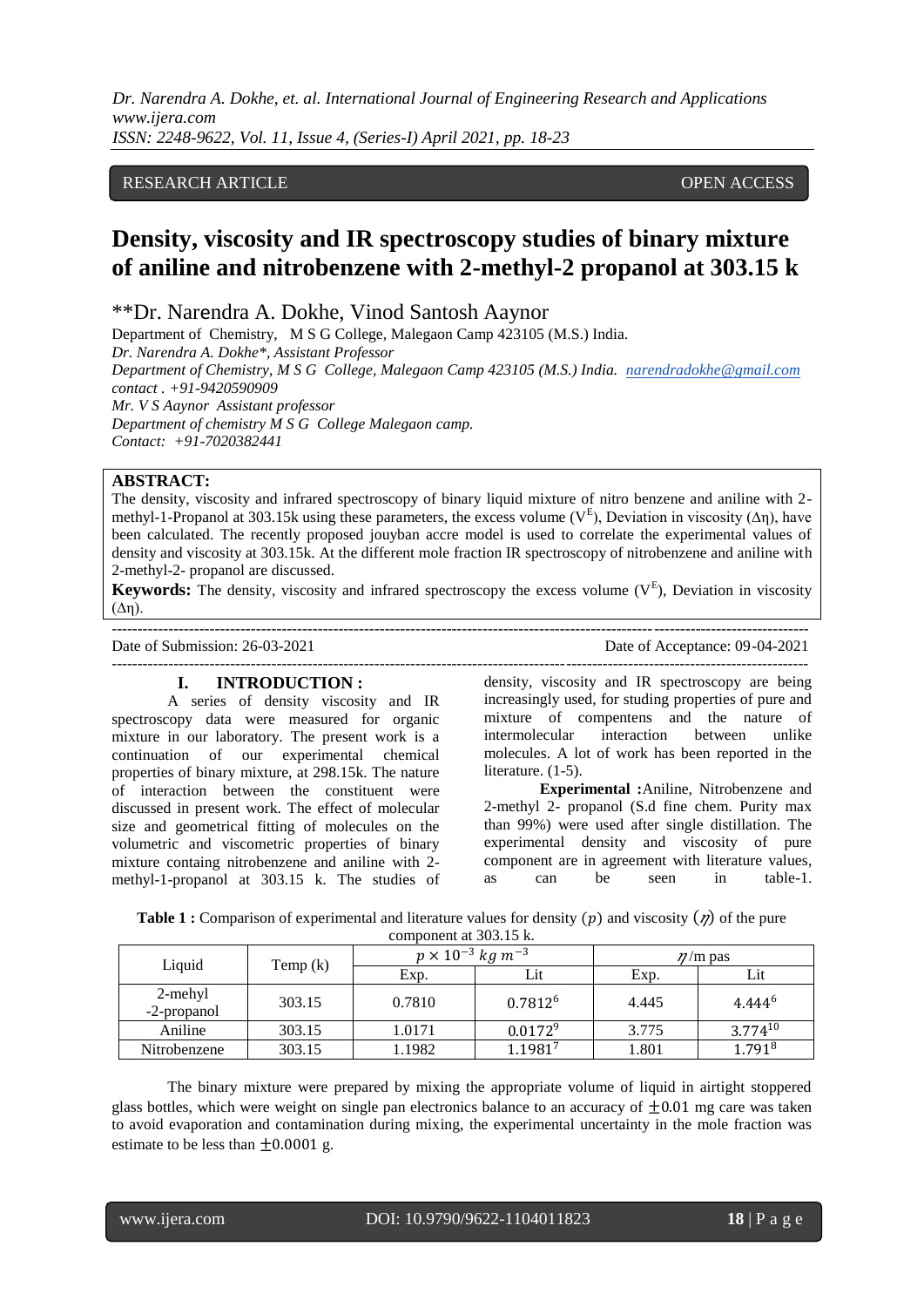**Density measurement :** The density measurement of pure solvent and the mixture were performed by using bicapillary pyconometer having a bulb volume of 15  $cm<sup>3</sup>$  and capillary box with an internal diameter of 1mm in a transparent glass walled water bath having a thermal stability of  $+0.01 \text{ k}$  (11-13).

The pyconometer was calibrated using conductivity water with 0.99705  $cm<sup>3</sup>$  as its density at 303.15 k. The density values were producible within  $5 \times 10^{-5}$  gcm<sup>-3</sup>.

**Viscosity measurement** : The kinematic viscosity of pure component and their mixture were determined at temp. 303.15 k by using an ubbelohde suspended level viscometer (14-15) having a capacity of about 15 ml a length of about 90 mm and 0.5 mm internal diameter. The viscometer was calibrated using double distilled water. At least three repetitions of each data reproducible to  $\pm 0.05$ s were obtained and result were averaged, because all flow time greater than 200 s. The uncertainties in dynamic viscosities are of the order  $\pm 0.003$  mpas **FTIR measurement :** FTIR spectra of all the sample reported in this work were recorded on a BROKER IFS 66 FITR spectrometer.

This instrument is equipped with an MCT detector, a kBr beam splitter and global source Boxcar apodization was used for 250 averaged interferogram collected for the sample. This instrument has resolution of  $0\pm$  $1 cm^{-1}$ .

## **II. RESULT AND DISCUSSION :**

The density,  $\rho$  kinematic viscosities  $(\eta)$  were measured at temperature 303.15 k and the measured value present in Table 2.1 and 2.2 IR frequencies for binary mixture of were measured at different mole fraction in table 3.1 and 3.2

The density value have been used to calculate excess molar volume  $(V^E)$  using following equation.

$$
V_m^E = (X_1M_1 + X_2M_2)/\rho_{12} - (X_1M_1/\rho_1)
$$

Where  $\rho_{12}$  is the density of the mixture and  $X_1M_1\rho_1$  and  $X_2M_2\rho_2$  are the mole fraction, the molecule weight and densities of pure components 1 and 2 respectively.

The viscosity deviation  $\Delta n$  was calculated using

 $\Delta \eta = \eta_{12} - X_1 \eta_1 - X_2 \eta_2$ 

.......................(ii)

/<sup>12</sup> − (11/1) .......................(i)

It is seen that excess molar volume values for the mixture of 2-methyl-2-propanol with nitrobenzene and aniline are negative follow the order aniline > nitrobenzene. It has been shown that the excess molar values are determined by three mains contribution namely physical, chemical and structural contribution.

The excess molar volume values of 2-methyl-2-propanol with aniline and nitrobenzene are negative indicating a contraction in volume when two components are mixed. This implies that the interaction between unilike molecule are stronger compared with the intramolecular interaction.

The deviation in viscosity value  $(\Delta \eta)$  are also negative for mixture of 2-methyl-2-propanol with aniline and nitrobenzene. The negative values of  $\Delta\eta$  are characteristics for system in which despersive force like rupture of the self association in 2-methyl 2-propanol are predominant.

The IR measurement for mixture of 2-methyl 2-propanal with aniline and nibtrobenzene over the entire composition range has been carried out. In case of mixer of 2-methyl-2-propanol with nitrobenzene the symmetrical  $v(Ar - NO_2)$  changes from 1348  $cm^{-1}$  in pure nitrobenzene to 1365  $cm^{-1}$  for 0.2 but there after it shows no chages from pure values but asymmetrical  $v(Ar - NQ_2)$  value show changes for different mole fraction.

for 2-methyl-2-propanol with aniline  $v(Ar - NH_2)$  symmetrical frequencies decreases, it is concluded that there is variable degree of nitermolecular H-bonding between the component of the mixture.

| <b>Table 2.1 :</b> Density ( $\rho$ ), Viscosity ( $\eta$ ), Excess molar volume, ( $V^E$ ) and deviation in viscosity ( $\Delta \eta$ ) for 2- |  |
|-------------------------------------------------------------------------------------------------------------------------------------------------|--|
| methyl-2propanol + Aniline at $303.15$ k.                                                                                                       |  |

| $\frac{1}{100}$ . The state of $\frac{1}{100}$ is the state of $\frac{1}{100}$ in $\frac{1}{100}$ in $\frac{1}{100}$ |        |                          |       |                          |            |
|----------------------------------------------------------------------------------------------------------------------|--------|--------------------------|-------|--------------------------|------------|
| Temp.                                                                                                                | $X_1$  | $\rho$ x10 <sup>-3</sup> |       | $V^E$ x10 <sup>6</sup>   | $\Delta$ η |
| K                                                                                                                    |        | $kg.m^{-3}$              | mPa.s | $m^3$ .mol <sup>-1</sup> | mPa.s      |
|                                                                                                                      | 0.0000 | 1.0171                   | 3.375 | 0.000                    | 0.000      |
|                                                                                                                      | 0.1007 | 0.9946                   | 3.293 | $-0.190$                 | $-0.190$   |
|                                                                                                                      | 0.1985 | 0.9723                   | 3.028 | $-0.325$                 | $-0.559$   |
| 303.15                                                                                                               | 0.2962 | 0.9496                   | 2.829 | $-0.410$                 | $-0.863$   |
|                                                                                                                      | 0.3979 | 0.9257                   | 2.707 | $-0.459$                 | $-1.094$   |
|                                                                                                                      | 0.4986 | 0.9018                   | 2.716 | $-0.469$                 | $-1.193$   |
|                                                                                                                      | 0.5998 | 0.8776                   | 2.826 | $-0.441$                 | $-1.191$   |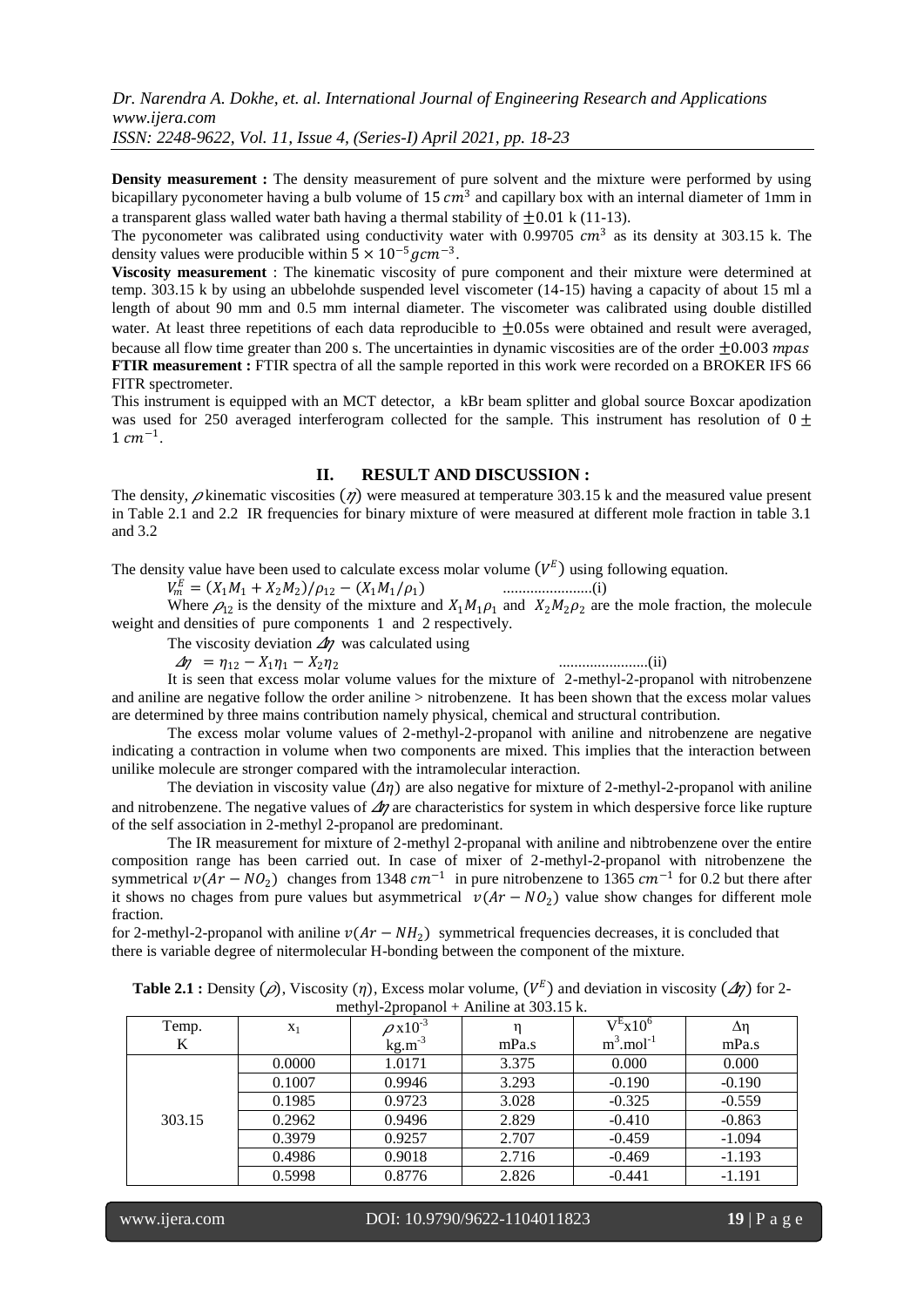*Dr. Narendra A. Dokhe, et. al. International Journal of Engineering Research and Applications www.ijera.com*

| 0.6998 | 0.8535 | 3.050 | $-0.373$ | $-1.074$ |
|--------|--------|-------|----------|----------|
| 0.7992 | 0.8295 | 3.365 | $-0.277$ | $-0.865$ |
| 0.9003 | 0.8051 | 3.831 | $-0.154$ | $-0.507$ |
| .0000  | 0.7810 | 4.445 | 0.000    | 0.000    |

*ISSN: 2248-9622, Vol. 11, Issue 4, (Series-I) April 2021, pp. 18-23*

**Table 2.2:** Density ( $\rho$ ), Viscosity ( $\eta$ ), Excess molar volume, ( $V^E$ ) and deviation in viscosity ( $\Delta \eta$ ) for 2methyl-2propanol + nitrobenezene at 303.15 k.

| Temp.  | $X_1$  | $\rho$ x10 <sup>-3</sup> | η     | $V^E x 10^6$             | $\Delta$ η |
|--------|--------|--------------------------|-------|--------------------------|------------|
| K      |        | $kg.m^{-3}$              | mPa.s | $m^3$ .mol <sup>-1</sup> | mPa.s      |
|        | 0.0000 | 1.1982                   | 1.801 | 0.000                    | 0.000      |
|        | 0.0929 | 1.1633                   | 1.509 | $-0.101$                 | $-0.538$   |
|        | 0.1964 | 1.1228                   | 1.519 | $-0.129$                 | $-0.801$   |
|        | 0.3000 | 1.0818                   | 1.601 | $-0.178$                 | $-0.993$   |
|        | 0.3940 | 1.0438                   | 1.641 | $-0.204$                 | $-1.202$   |
| 303.15 | 0.5000 | 1.0004                   | 1.649 | $-0.249$                 | $-1.474$   |
|        | 0.6008 | 0.9577                   | 2.194 | $-0.220$                 | $-1.196$   |
|        | 0.6998 | 0.9148                   | 2.652 | $-0.158$                 | $-0.999$   |
|        | 0.8009 | 0.8701                   | 3.011 | $-0.070$                 | $-0.908$   |
|        | 0.8995 | 0.8256                   | 3.556 | 0.049                    | $-0.623$   |
|        | 1.0000 | 0.7810                   | 4.445 | 0.000                    | 0.000      |

| Mole fraction of<br>t-Butanol | $v$ (O-H) | $v(N-H)$                          |
|-------------------------------|-----------|-----------------------------------|
| Aniline                       |           | Symm - 3356.25<br>Asymm - 3433.41 |
| 0.2                           | 3375.54   | Symm - 3337.99<br>Asymm - 3078.49 |
| 0.4                           | 3360.11   | Symm - 3037.99<br>Asymm - 3074.63 |
| 0.5                           | 3358.18   | Symm - 3037.99<br>Asymm - 3074.63 |
| 0.6                           | 3356.25   | Symm - 3037.99<br>Asymm - 3372.71 |
| 0.8                           | 3356.25   | Symm - 3336.06<br>Asymm - 3372.71 |
| t-Butanol                     | 3377.47   |                                   |

**Table 3.1 :** IR Frequencies  $(v \, cm^{-1})$  for 2-methyl-2propanol with With Aniline

**Table 3.2 :** IR Frequencies  $(v \, cm^{-1})$  for 2-methyl-2propanol with Nitrobenzene

| Mole fraction of<br>t-Butanol | $v$ (O-H) | $v$ (Ar-No <sub>2</sub> )         |
|-------------------------------|-----------|-----------------------------------|
| Nitrobenzene                  |           | Symm - 1348.29<br>Asymm - 1518.03 |
| 0.2                           | 3377.47   | Symm - 1365.65<br>Asymm - 1529.60 |
| 0.4                           | 3381.33   | Symm - 1348.29<br>Asymm - 1527.67 |
| 0.5                           | 3396.76   | Symm - 1348.29<br>Asymm - 1527.67 |
| 0.6                           | 3417.98   | Symm - 1348.29<br>Asymm - 1525.75 |
| 0.8                           | 3574.21   | Symm - 1348.29<br>Asymm - 1523.82 |
| t-Butanol                     | 3377.47   |                                   |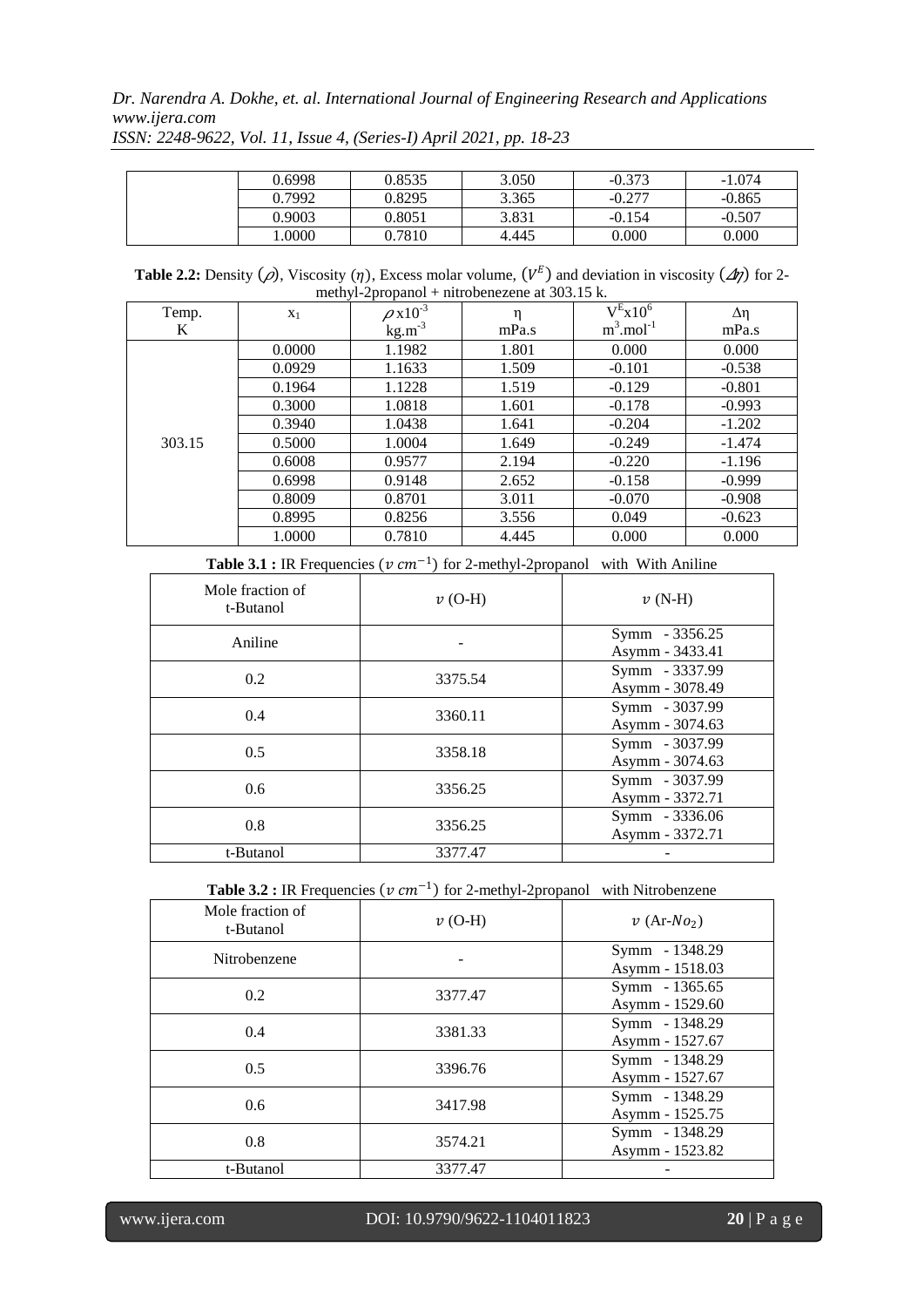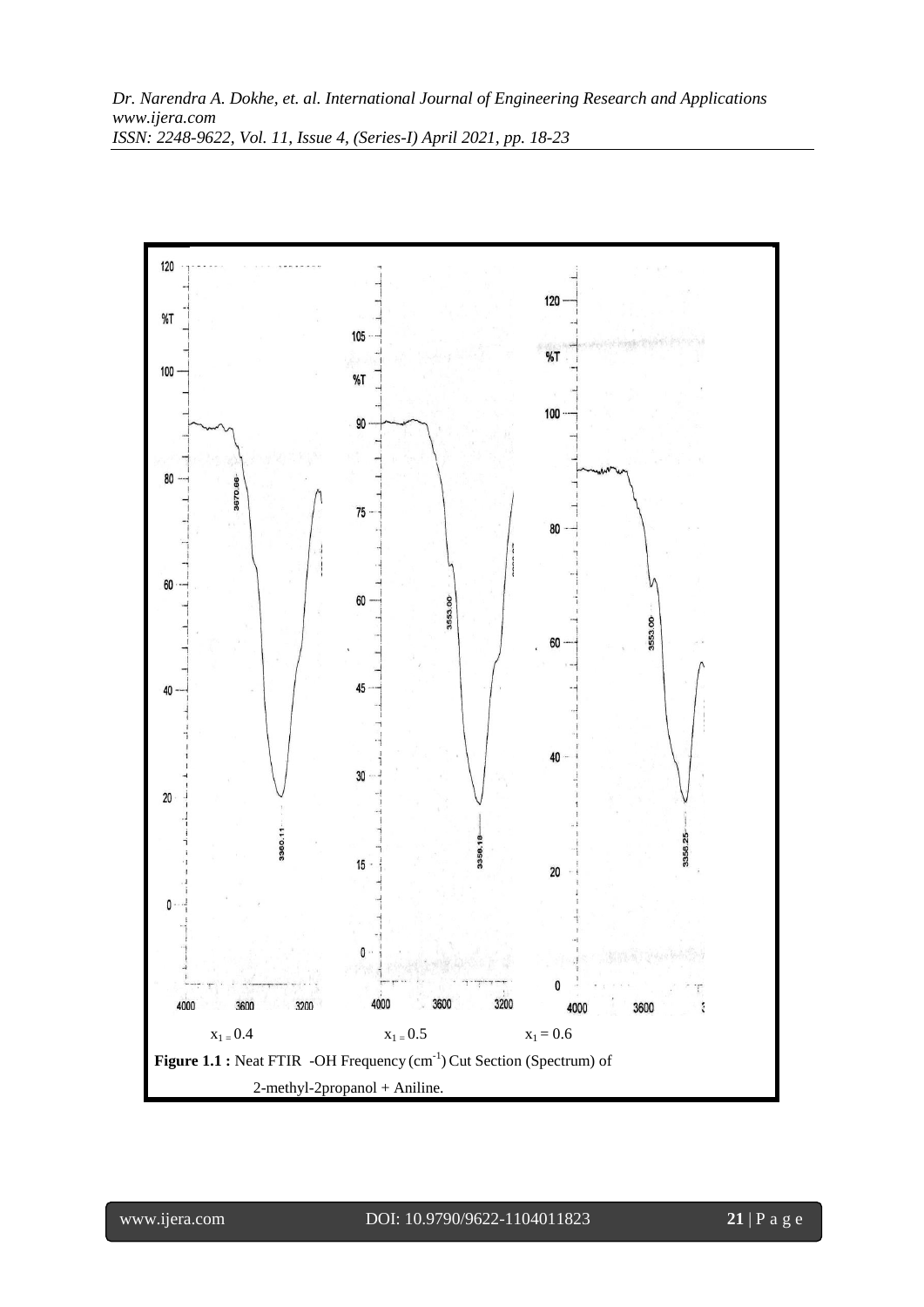

*Dr. Narendra A. Dokhe, et. al. International Journal of Engineering Research and Applications www.ijera.com ISSN: 2248-9622, Vol. 11, Issue 4, (Series-I) April 2021, pp. 18-23*

**REFERENCES :** [1]. Marczak W. J.Chem, Eng. Data 94 (1994) 621-625.

l

www.ijera.com DOI: 10.9790/9622-1104011823 **22** | P a g e